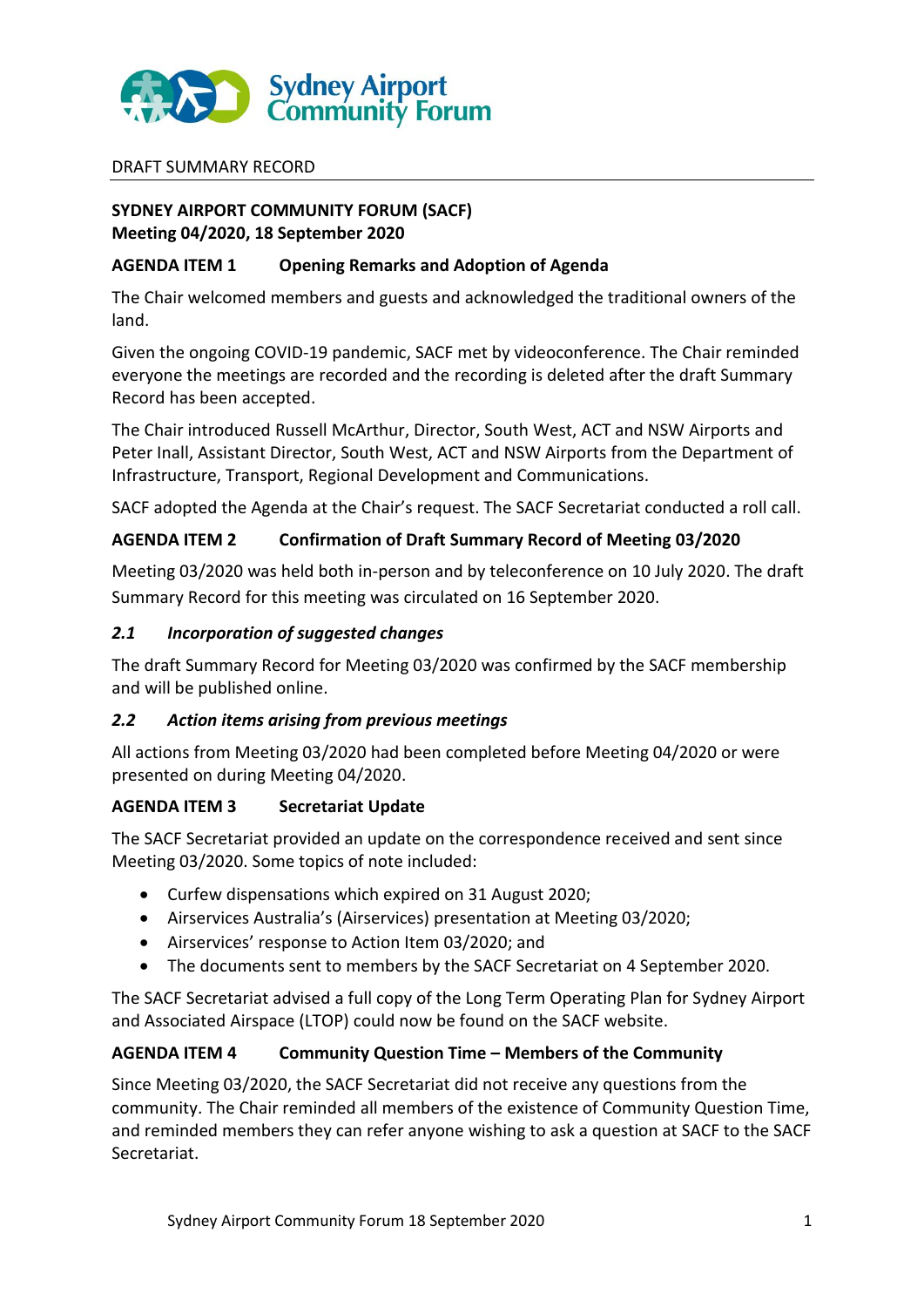

# **AGENDA ITEM 5 Sydney Airport Update**

Karen Halbert and Ted Plummer provided an overview of recent activities for Sydney Airport. Topics of note included:

- COVID-19 Pandemic Impacts: Movements, passenger numbers and overall activity at Sydney Airport have not changed significantly since Meeting 03/2020. While there have been slight upticks in freight flights and domestic movements, the total number of movements is around 95% down from the same period in 2019. The airport has around 10 international movements per day, as well as around 21 dedicated freight flights per day during the week.
- East-West Runway: This runway is still being used for temporary aircraft parking and will continue to be used until the end of Northern Winter.
- International Retail has now reopened in accordance with government guidelines.
- Runway Resurfacing Project: Phase 1 of the project has been completed, and phase 2 is scheduled to begin 11 October 2020. An out-of-session update will be provided for SACF membership in the near future.
- Joint User Hydrant Installation (JUHI): Sydney Airport will acquire the airport's JUHI jet fuel infrastructure on 1 October 2020. Sydney Airport expects this to increase competition in the aviation fuel market.
- Sydney Gateway Project: the Sydney Gateway Project has received NSW Government approval. The Deputy Prime Minister is currently considering the project and Commonwealth approval is expected by 24 September 2020.

Discussion then ensued regarding the potential noise-sharing and safety impacts arising from the temporary aircraft parking on the east-west runway, particularly as aviation begins to recover. Ms Halbert advised that as aircraft traffic increases, demand for aircraft parking on the runway will decrease, reducing the risk of any impacts on noise-sharing or aviation safety. Ms Halbert also noted there had been zero incidents in the six months the temporary runway closure had been in effect.

A question was raised about how Sydney Airport had structured its capital works program in the face of the COVID-19 pandemic. Ms Halbert explained that Sydney Airport has reduced its capital program significantly due to the pandemic, but is continuing with essential works, as well as terminal upgrades and the runway re-sheeting program.

Discussion then turned to dedicated freighters being used during the curfew, with questions asked about what the freighters typically carry and why they cannot take off and land during the day. Mr Plummer and Mr McArthur explained that the increase in dedicated larger capacity freight aircraft (Boeing 737 or similar) was needed to replace the freight capacity normally provided by under-belly freight carried in passenger aircraft. Less than four per cent of freight is carried in dedicated freight aircraft which provides minimal capacity outside of the curfew. Both Mr Plummer and Mr McArthur explained that most of the dedicated freight aircraft carry time critical medical supplies including cancer isotopes, PPEs and other essential medical devices, with Mr Plummer committing to provide SACF with an update on the cargo of the dedicated freighters.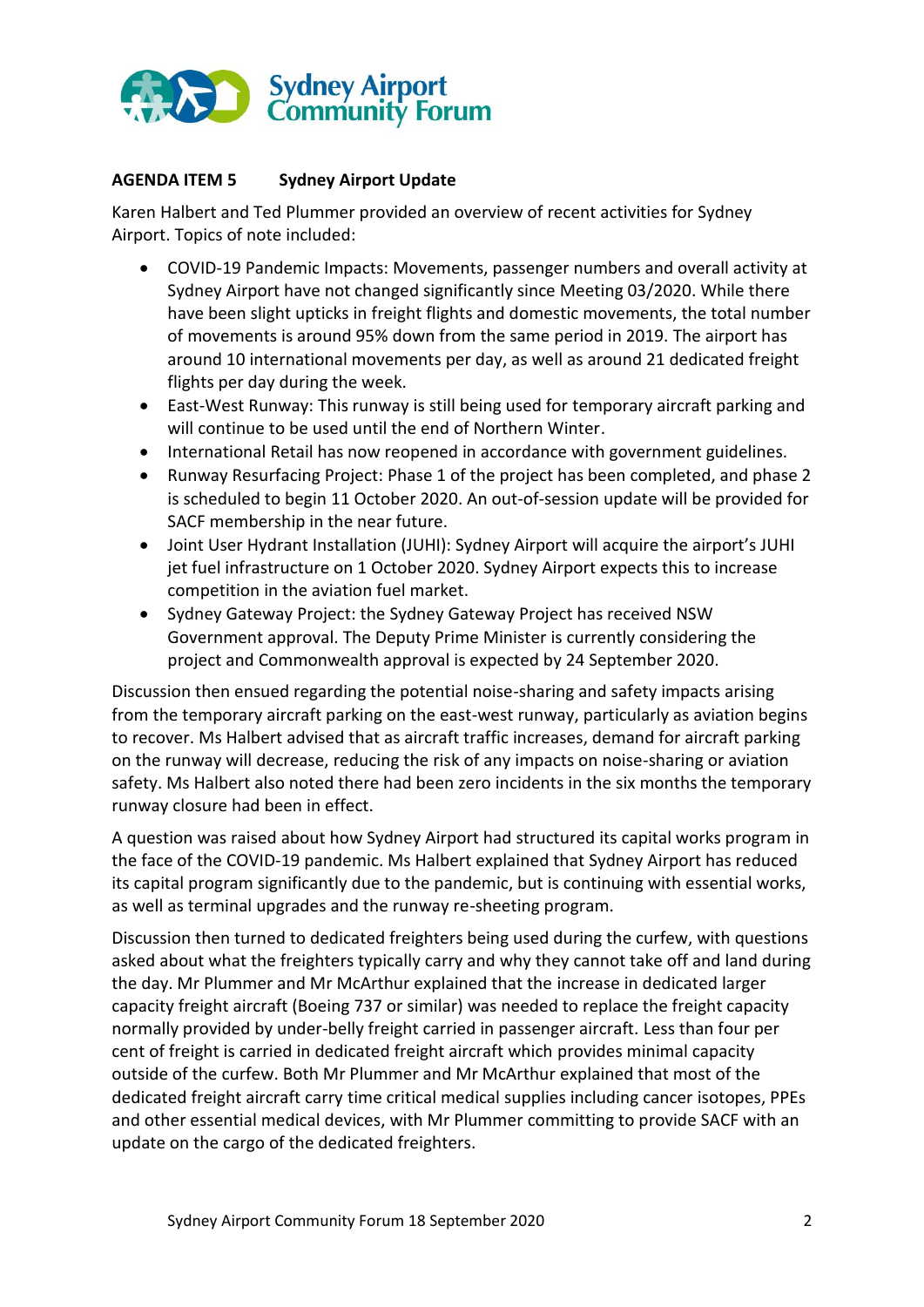# **Sydney Airport<br>Community Forum**

**Action Item 01/04** – Sydney Airport to provide additional information on the cargo carried by dedicated freight aircraft during the Sydney Airport curfew period.

A final question was raised about the perceived lack of public transport routes around and providing access to Sydney Airport. An Action Item was raised to request the Chair write to the NSW Government regarding its provision of the promised services.

**Action Item 02/04** – The Chair of SACF to write to the NSW Government regarding the current provision of public transport to Sydney Airport, and requesting additional services.

# **AGENDA ITEM 6 Airservices Australia Report**

Glenn Cox and Fiona Lawton provided an update from Airservices. Key topics included:

- Noise Complaint and Information Service (NCIS): the NCIS returned to their offices in June and have resumed taking phone enquiries and complaints.
- Flight Path Design Principles (FPDP): Since the previous SACF meeting, the FPDP have been approved by Airservices' board and will be published on the Airservices website shortly.
- *Aircraft In My Neighbourhood*: Airservices provided information on the new functionality of the web portal, including a detailed understanding of how the 'cone of overflight' is calculated.
- An overview of COVID-safe working arrangements at Airservices' Sydney operations centre.

Discussion ensued regarding the FPDP, with SACF's community representatives unanimous in their disapproval and disappointment that the FPDP were not amended in light of the previous round of public consultation. SACF members expressed their desire to continue engaging with Airservices in future post-implementation reviews of the FPDP.

A further question was raised regarding the 'cone of overflight' calculation on the *Aircraft In My Neighbourhood* web portal. Ms Lawton explained that the 'cone of overflight' was designed to inform users of potential overflight of their residence, and not as a measure of aircraft noise. Ms Lawton committed to clearly label this on the web portal.

# **AGENDA ITEM 7 National Acoustic Laboratories (NAL) Review Study Update**

Mr McArthur advised SACF that the US Federal Aviation Noise Study, the *Neighbourhood Environmental Survey*, has a target publication date of October 2020. The SACF Secretariat will circulate the report once it is published.

# **AGENDA ITEM 8 Implementation and Monitoring Committee (IMC) Report**

The Chair advised the IMC had met on 18 August 2020, with SACF represented by John Clarke, Bob Hayes and Kevin Hill.

Mr Clarke informed SACF that IMC had discussed three main topics at this meeting:

 The Boree Standard Terminal Arrival Route (STAR): Airservices is addressing deviations on this STAR, and achieved 82% compliance in February 2020 and 80% compliance in March 2020. IMC will continue to monitor compliance with the STAR.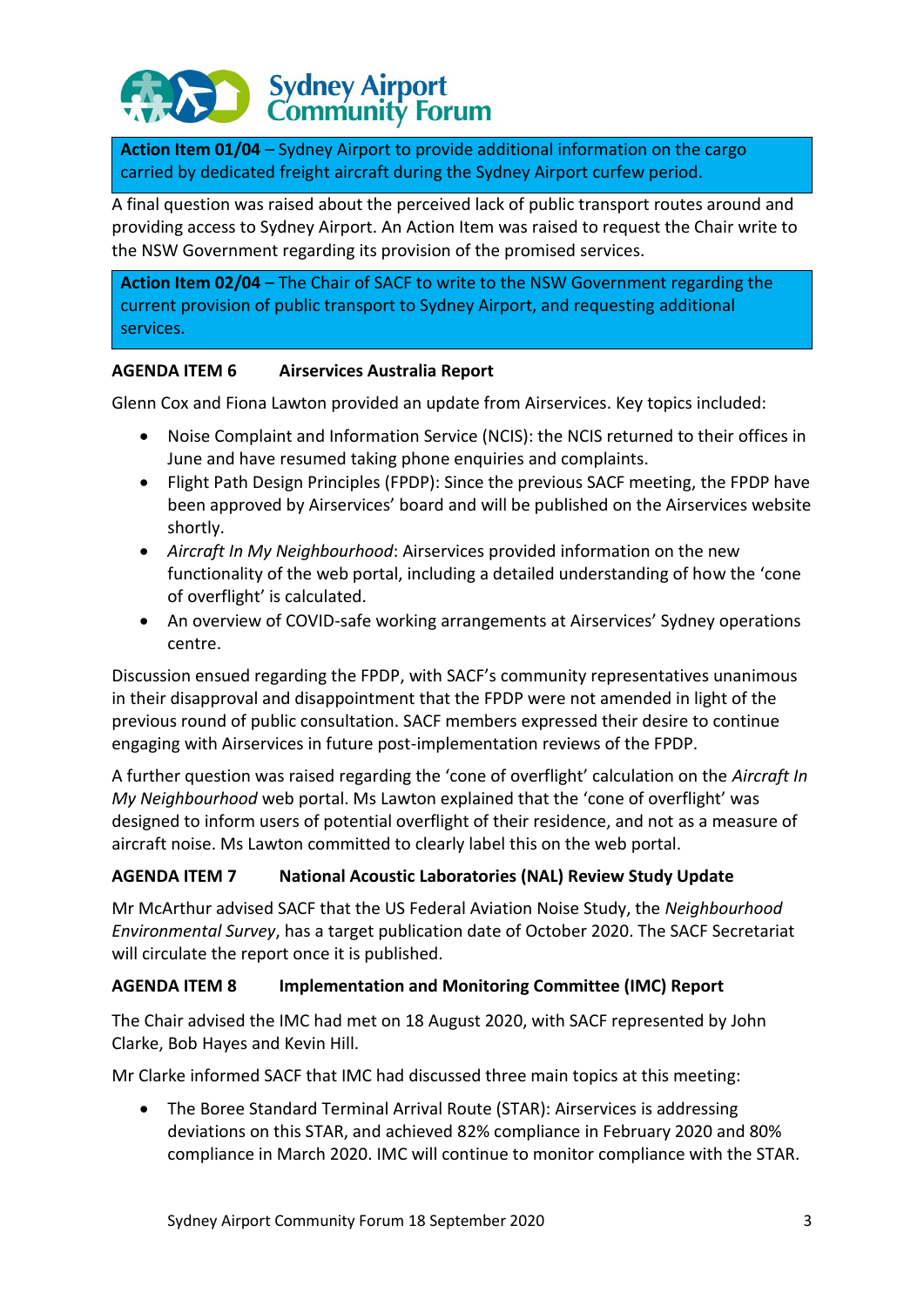

- Implementation of Mode 9: Airservices raised the possibility that RAAF Base Williamtown airspace might impact upon the full implementation of Mode 9. Airservices is in dialogue with the relevant airspace designers to identify this risk and to protect the airspace required for Mode 9.
- LTOP Gap Analysis: IMC is currently conducting a gap analysis into LTOP, identifying whether all Modes have been fully implemented and, if not, what barriers there are to full implementation.

Discussion ensued regarding the importance of the gap analysis for SACF's role in reporting to the community on the implementation of LTOP, and how the end outcome would be a thorough understanding of how LTOP is currently implemented and what barriers exist to its full implementation.

The Chair congratulated the SACF community representatives for their work with the IMC to achieve this outcome. All SACF members were reminded of their standing invitation to attend IMC meetings.

# **AGENDA ITEM 9 Department of Infrastructure, Transport, Regional Development and Communications Report**

Mr McArthur presented the Department's update. Key topics included:

- Government Response to COVID-19: Mr McArthur updated SACF on the Government's evolving response to the ongoing COVID-19 pandemic. Information on the Government's response package can be found online at [www.australia.gov.au.](http://www.australia.gov.au/)
- Freight dispensations: Freight dispensations have been granted to allow for additional flights using Boeing 737 and BAE-146s during the curfew period, to help address the air freight shortfall caused by the reduced domestic air network.
- National Airports Safeguarding Group (NASAG): NASAG's last meeting was on 21 August 2019. At this meeting, the forward work program was finalised (including commitments to review Guidelines B, C and D), and the Implementation Review of the National Airports Safeguarding Framework (NASF) commenced shortly after the meeting. Both of these bodies of work are on hold due to the reallocation of resources to respond to the COVID-19 pandemic. General enquiries regarding the NASF can be made by email to [safeguarding@infrastructure.gov.au.](mailto:safeguarding@infrastructure.gov.au)
- Regulation Sunsetting: The Department is undertaking a review of the legislative instruments under the *Airports Act 1996* and the *Sydney Airport Demand Management Act 1997*. This work, along with implementation of the Government response to the Productivity Commission Inquiry into the economic regulation of airports, was put on hold due to COVID-19. However, the Department has resumed its focus on these reforms. The Department will inform key stakeholders, including SACF, of an indicative timeline for future consultation.
- Curfew Dispensation Report: A copy of the curfew dispensation report for the period 1 April to 30 June 2020 was included in the agenda papers. Within this period, 11 curfew dispensations were granted. 14 business jet movements occurred during this period, and 152 movements were declared as emergencies.

At the request of the SACF membership, the Department agreed to inform SACF of any progress on the regulation sunsetting process, including the development of a discussion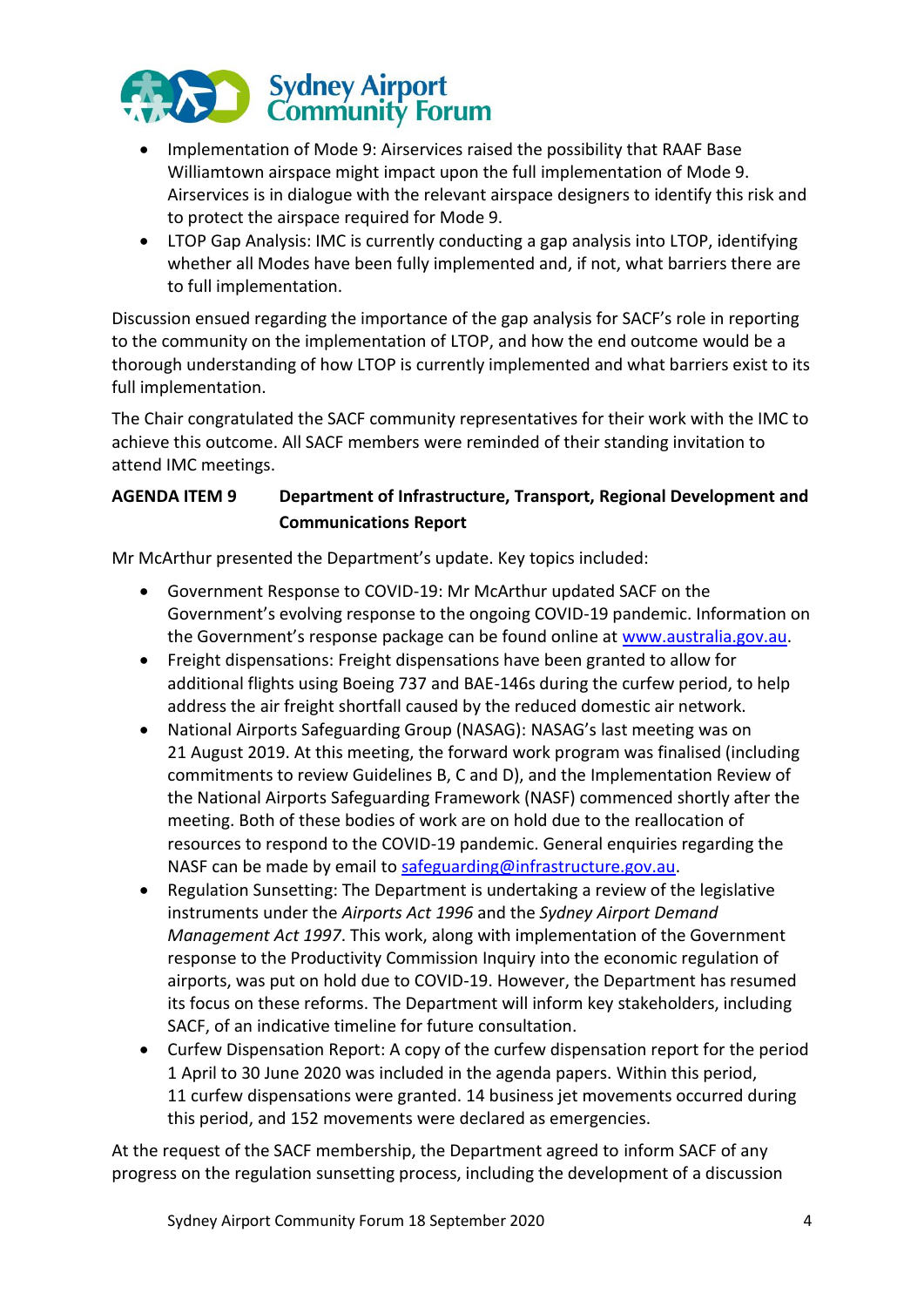

paper, as soon as possible. It was noted that this is unlikely to be before the next SACF meeting.

## **AGENDA ITEM 10 Other Business**

Jon Stewart, representing the Member for Bradfield, advised SACF of correspondence the Member for Bradfield had received regarding proposals for airspace optimisation. Mr Stewart asked the SACF Secretariat to forward this correspondence to the Department and to Airservices. The Chair also requested the SACF Secretariat to circulate a de-identified copy of the correspondence to SACF.

**Action Item 03/04** – SACF Secretariat to forward correspondence from a constituent to the Member for Bradfield onto the Deputy Prime Minister and to Airservices Australia, as well as circulating a de-identified copy to the SACF membership.

#### **AGENDA ITEM 11 Date of Next Meeting**

The next meeting was scheduled for Friday 6 November 2020.